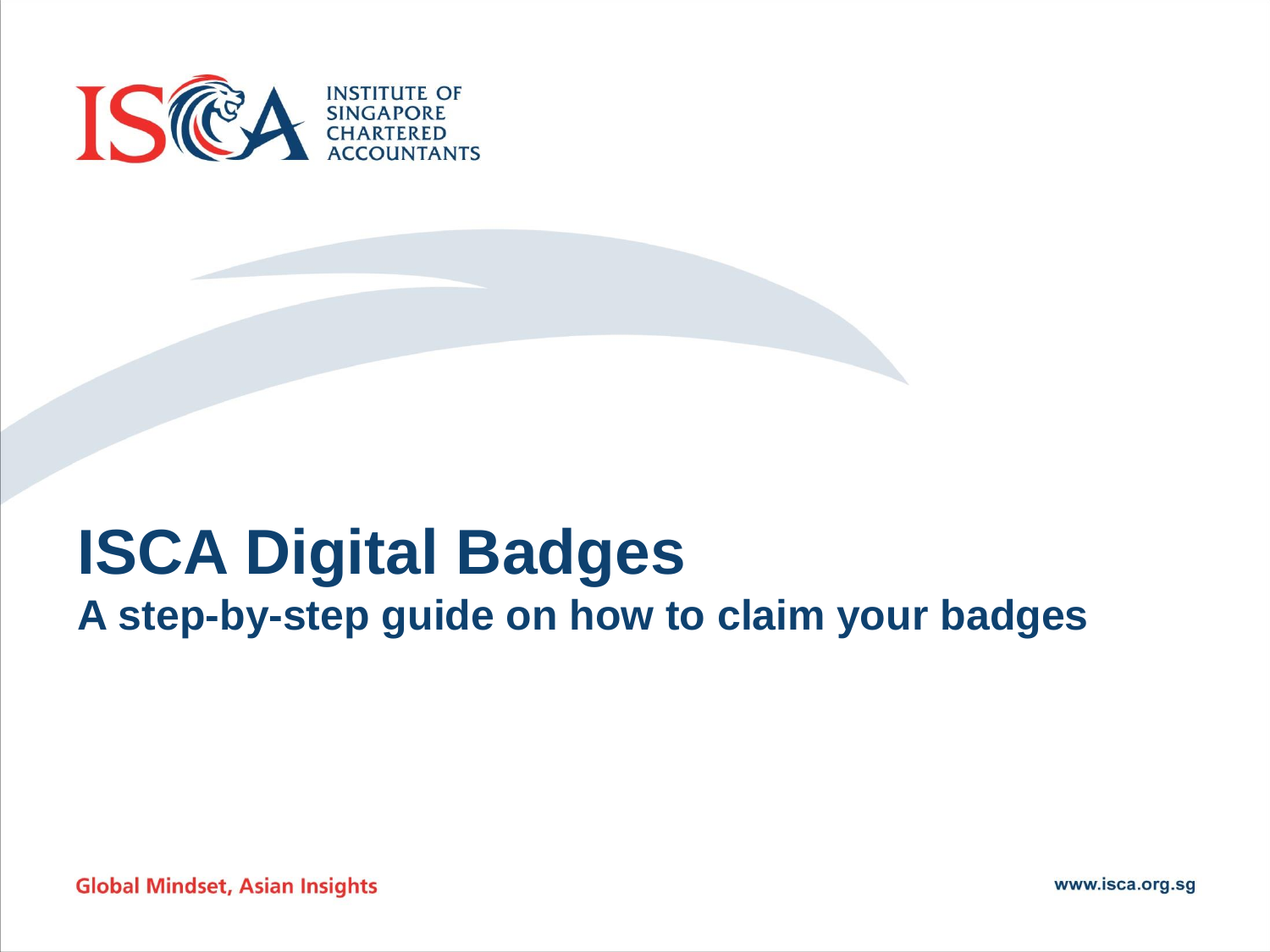

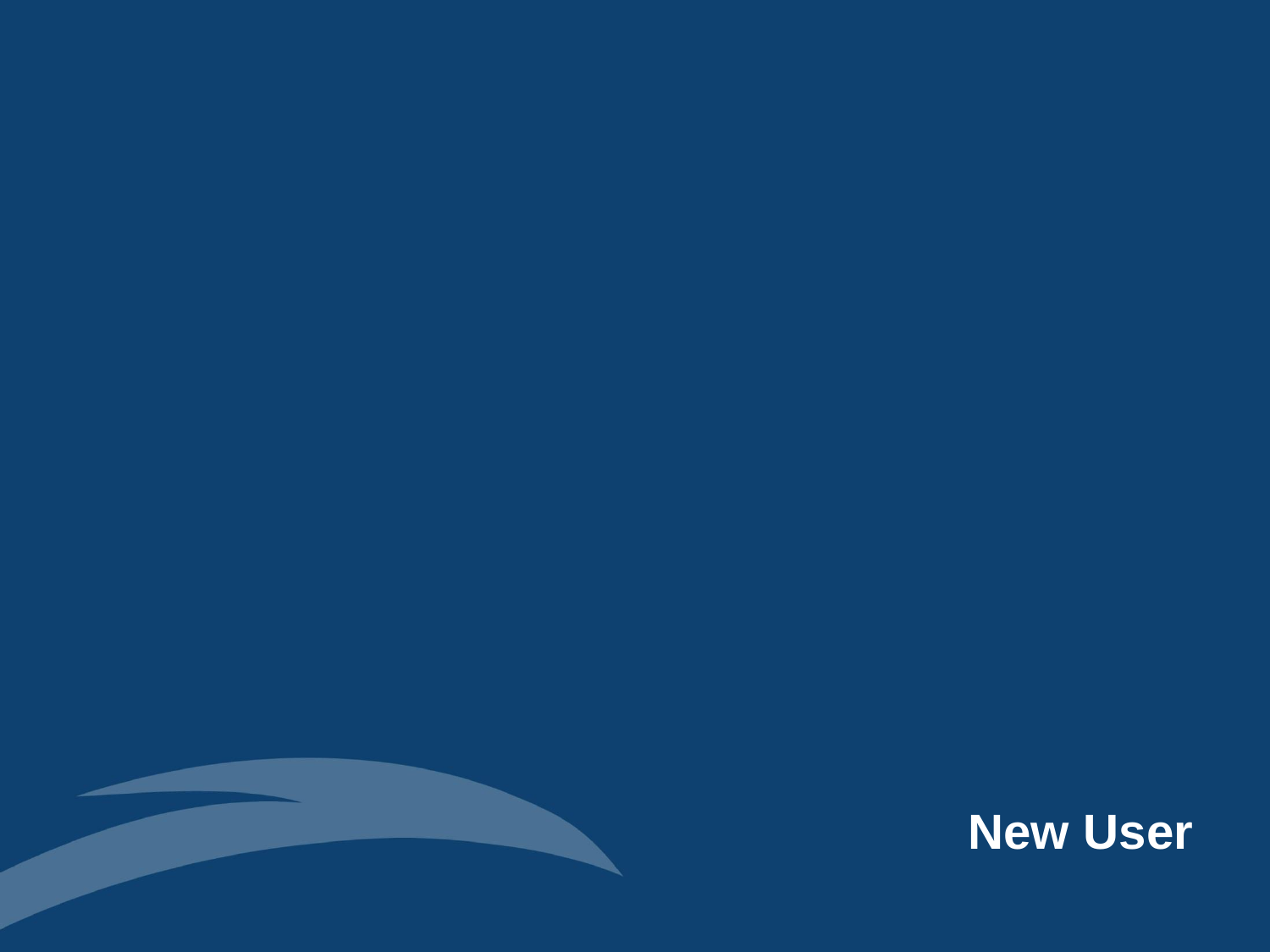### **Email to inform that you have earned a Badge**

- If you are eligible for ISCA Digital Badges, you will receive an email from ISCA informing you that you have earned a badge.
- In the email, click on 'Access my badge' button and you will be directed to ISCA Members Portal.

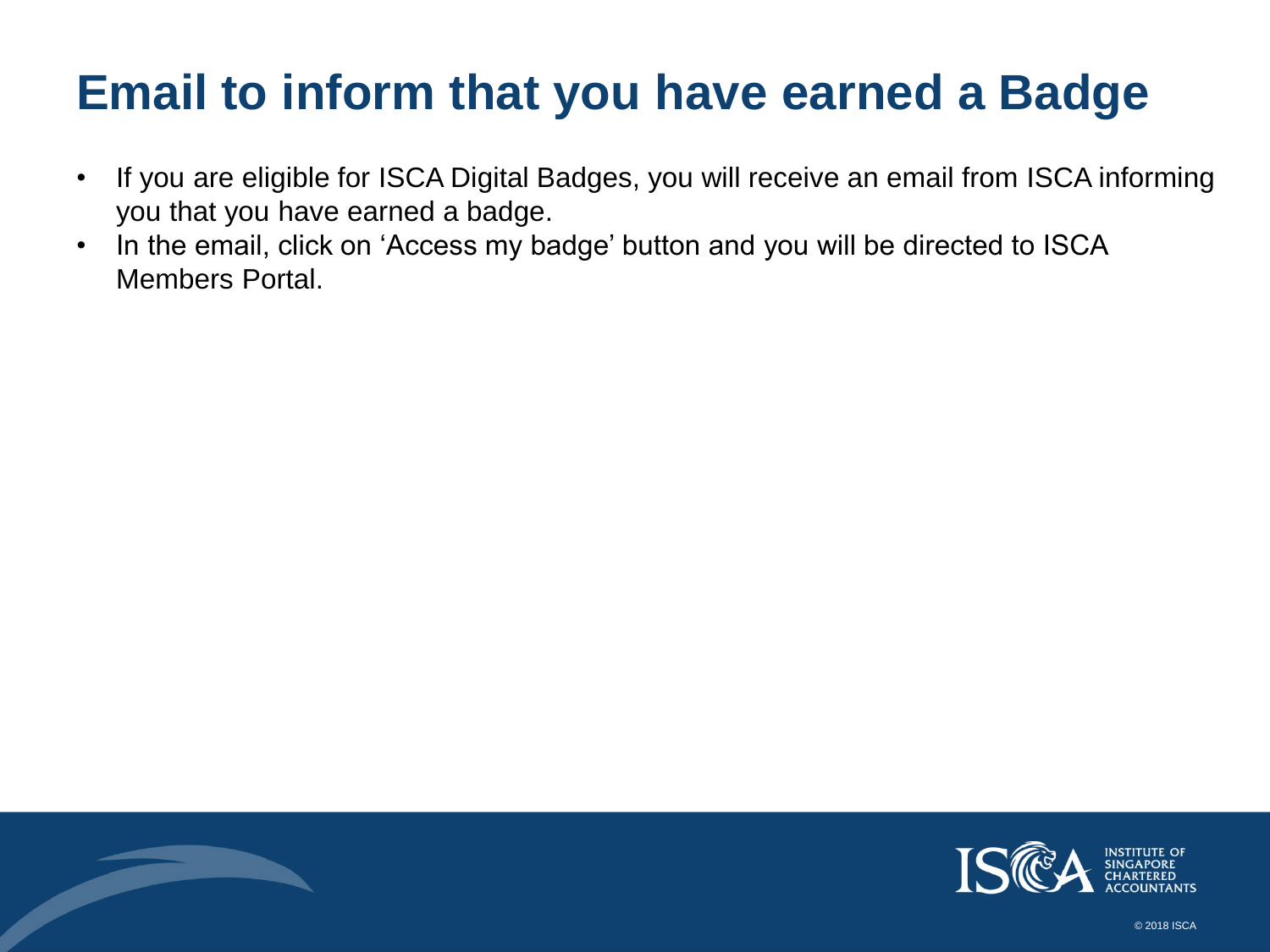### **Access to your badge via Members Portal**

- Log in to the Members Portal and you will see the badges that you can claim in the dashboard.
- Click on 'Accept my badge' button and you will be directed to Acclaim Platform to create a password.



 $-$  CRF Completes

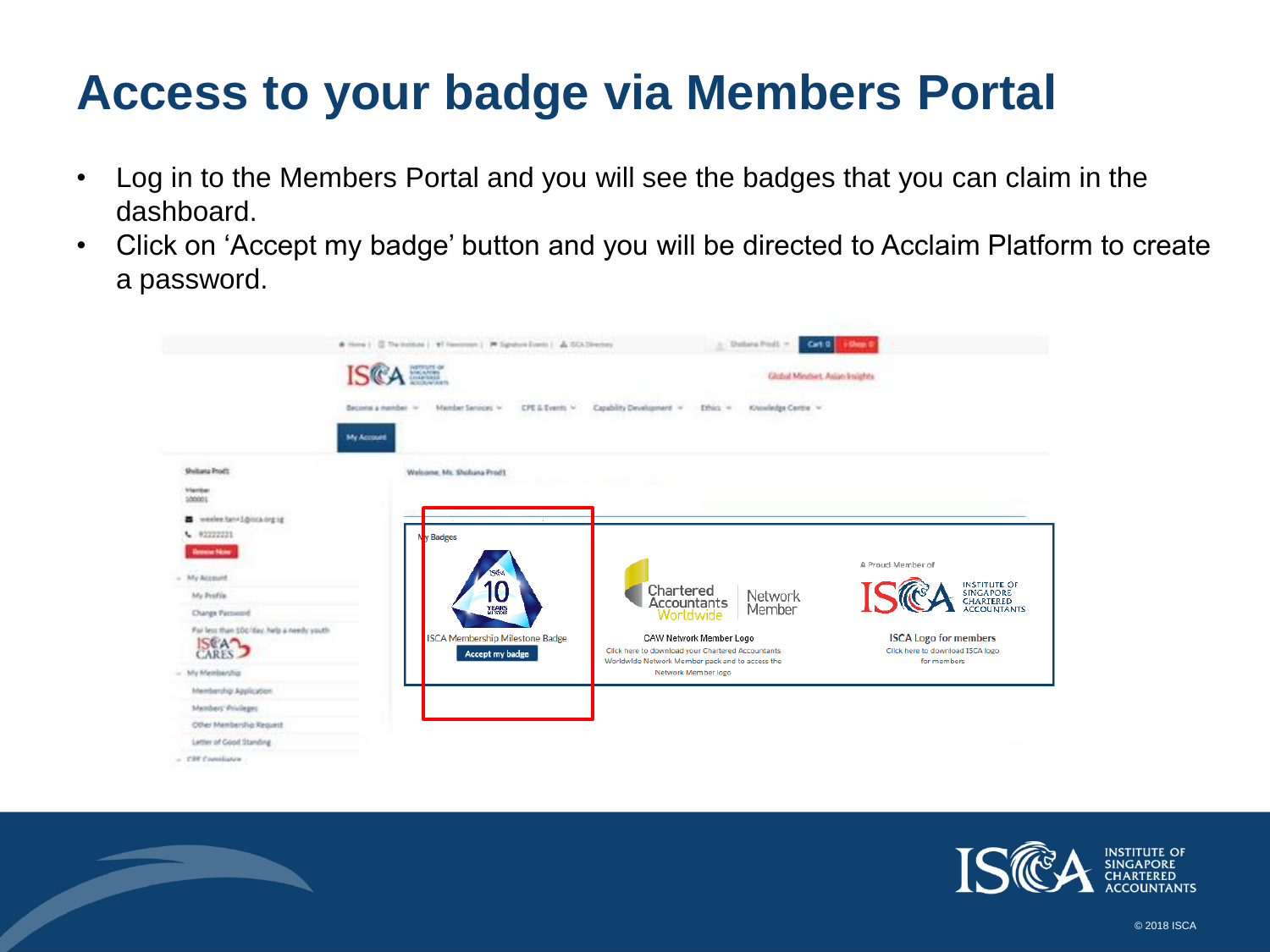#### **Create a password on Acclaim site**

- Create a password, then accept the Terms of Use.
- Click on the 'Create My Account' button to finish creating your account.

|                                                                              | SANDBOX ENVIRONMENT |                                                                                       |  |  |  |  |  |  |  |  |  |  |
|------------------------------------------------------------------------------|---------------------|---------------------------------------------------------------------------------------|--|--|--|--|--|--|--|--|--|--|
| $\lambda$ cclaim                                                             |                     | <b>Create Account</b><br>Sign In                                                      |  |  |  |  |  |  |  |  |  |  |
|                                                                              |                     |                                                                                       |  |  |  |  |  |  |  |  |  |  |
| Create your Acclaim account                                                  |                     | Join the Network                                                                      |  |  |  |  |  |  |  |  |  |  |
| <b>First Name</b><br>Chris                                                   |                     | Manage your credentials and curate your profile to put<br>your best foot forward.     |  |  |  |  |  |  |  |  |  |  |
| Last Name                                                                    |                     | Promote Your Expertise                                                                |  |  |  |  |  |  |  |  |  |  |
| 168                                                                          |                     | Share verified evidence of your knowledge, skills,<br>abilities, and accomplishments. |  |  |  |  |  |  |  |  |  |  |
| Email                                                                        |                     |                                                                                       |  |  |  |  |  |  |  |  |  |  |
| Chris.lee123@gmail.com                                                       |                     | <b>Discover Opportunities</b>                                                         |  |  |  |  |  |  |  |  |  |  |
| Country<br>Singapore                                                         |                     | Use insights to find new learning and professional<br>development opportunities.      |  |  |  |  |  |  |  |  |  |  |
| Password *                                                                   |                     |                                                                                       |  |  |  |  |  |  |  |  |  |  |
| Send me occasional news and updates on professional<br>growth opportunities. |                     |                                                                                       |  |  |  |  |  |  |  |  |  |  |
| <b>Create Account</b><br>I have an account                                   |                     |                                                                                       |  |  |  |  |  |  |  |  |  |  |
|                                                                              |                     |                                                                                       |  |  |  |  |  |  |  |  |  |  |

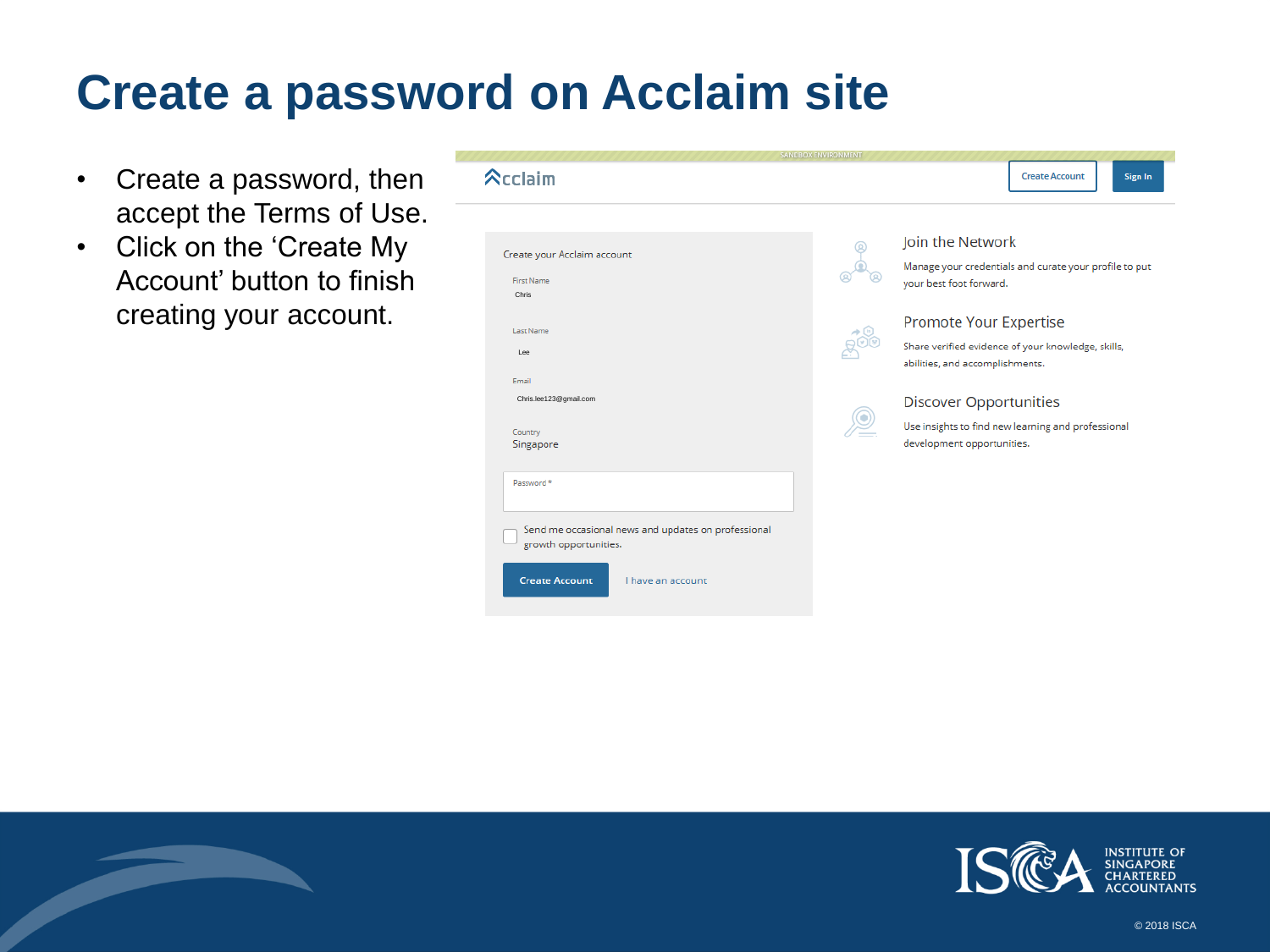# **Now, claim your pending badge**

- Under badge options, decide if you'd like future ISCA badges to be accepted automatically or manually.
- Then you can mark your badge 'Private' or make it public so employers and business leaders can discover your expertise.
- Click 'Accept' button to start sharing!



**Accounting Information System** 

**Additional Details** 

**Assurance And Attestion** 

**Audit And Assurance** 

ISTITUTE OF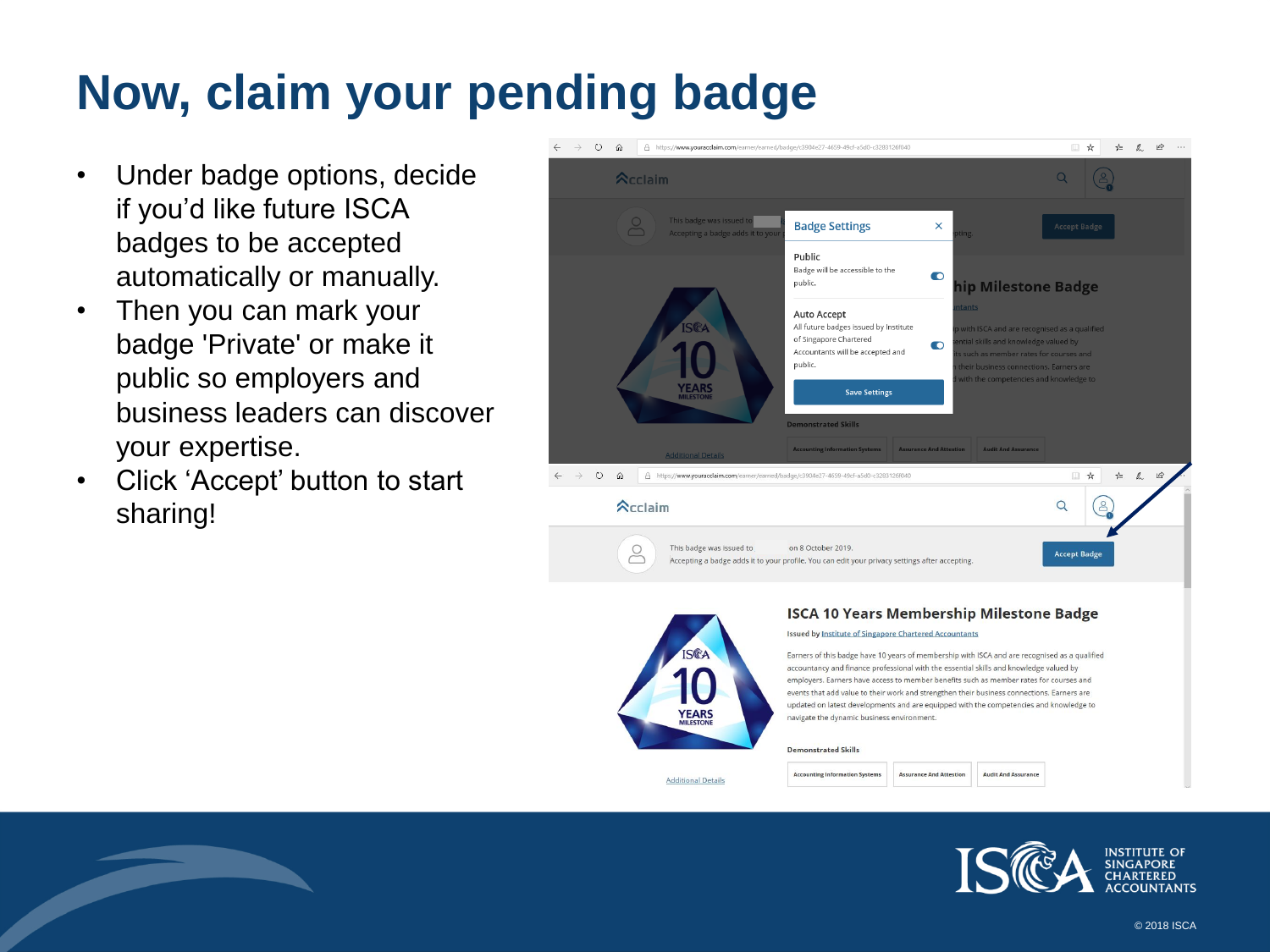

# **Returning User**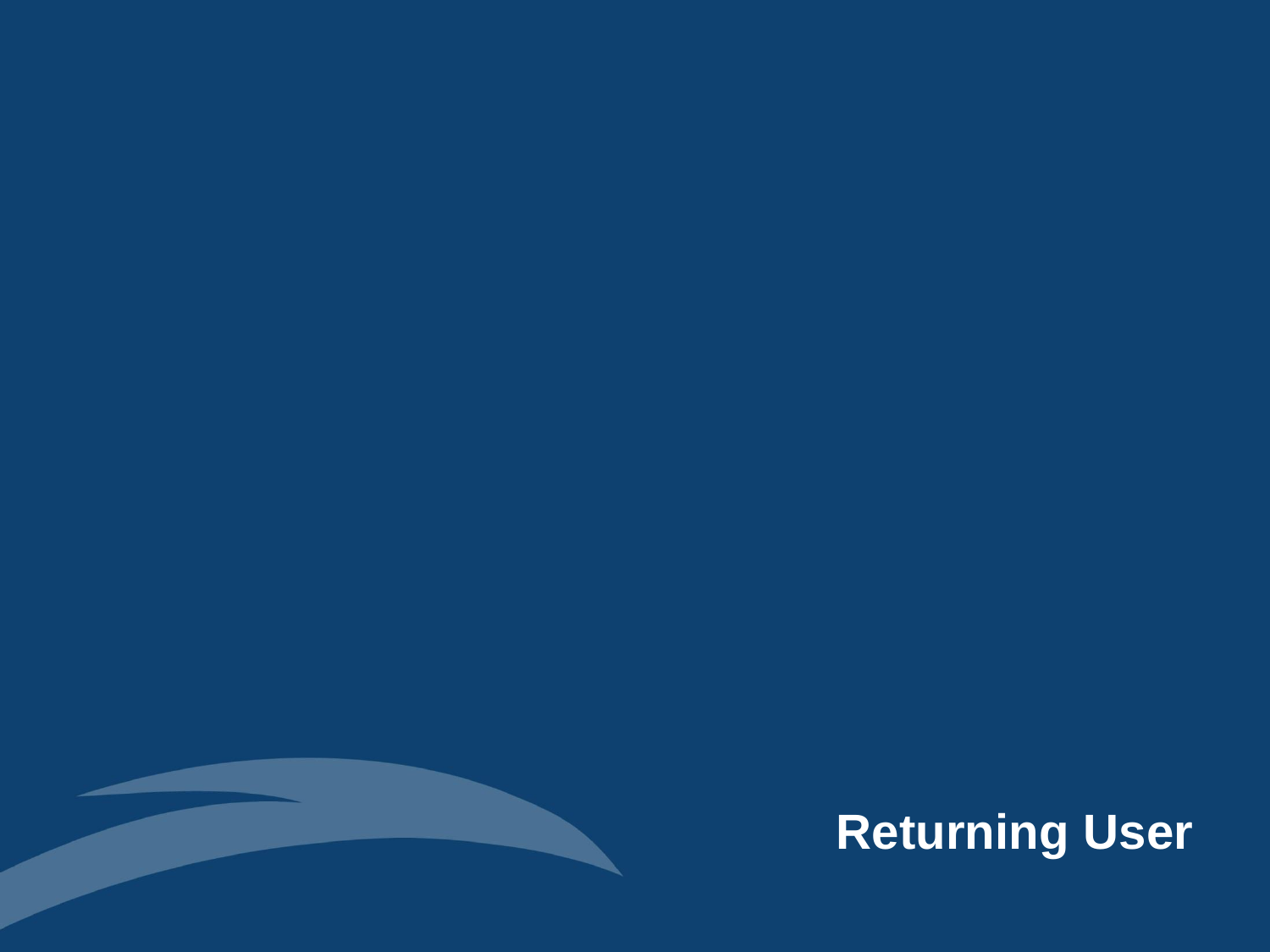### **Access to your badge via Members Portal**

- Log in to the Members Portal and you will see the badges that you can claim in the dashboard.
- Click on 'Accept my badge' button and you will be directed to Acclaim Platform



 $-$  CRF Completes

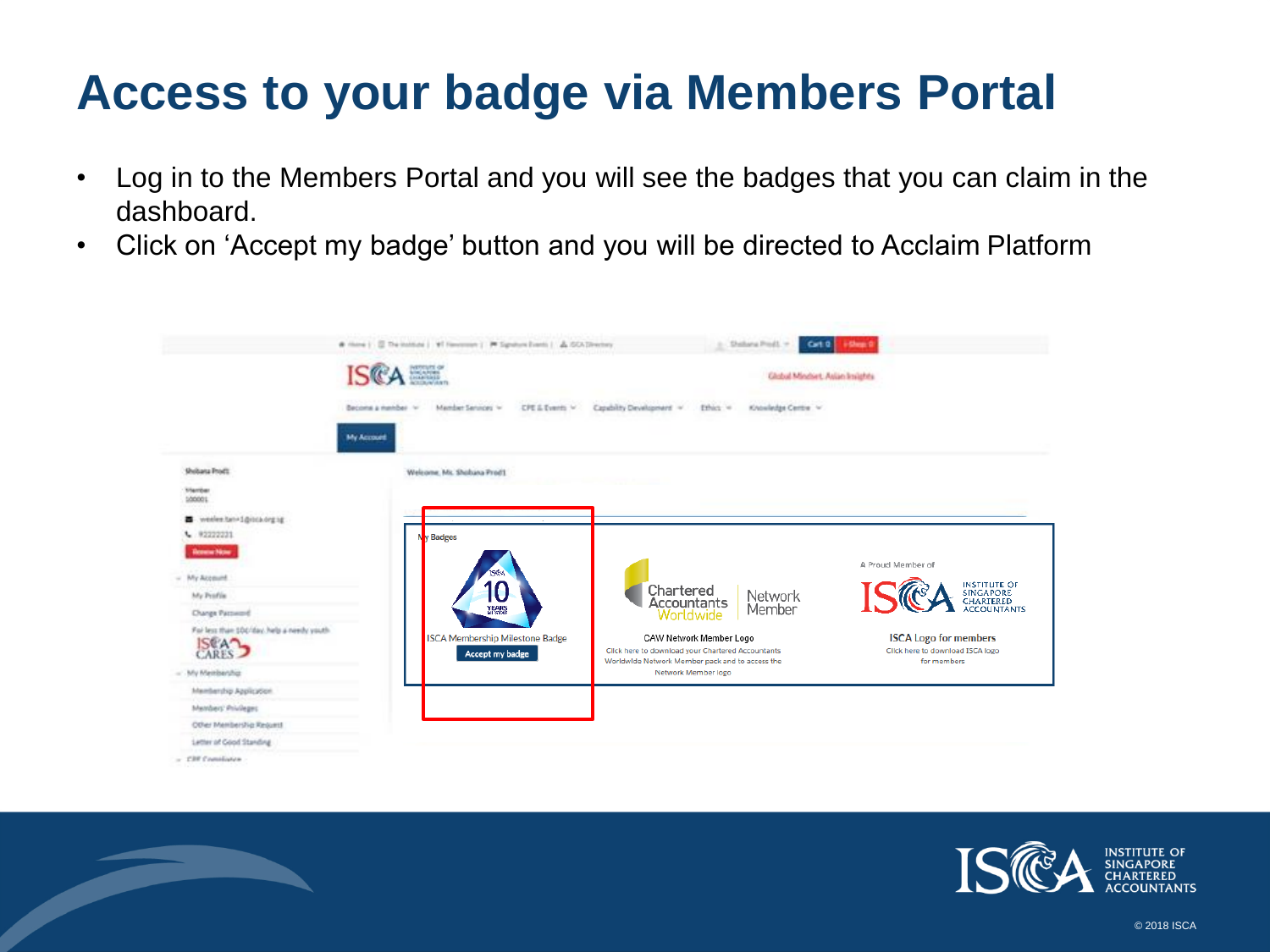### **Accept your badge**

• Earner is automatically logged into their account on the Acclaim platform and is brought to the standard badge acceptance screen.





**Additional Details** 

#### **ISCA 10 Years Membership Milestone Badge**

#### **Issued by Institute of Singapore Chartered Accountants**

Earners of this badge have 10 years of membership with ISCA and are recognised as a qualified accountancy and finance professional with the essential skills and knowledge valued by employers. Earners have access to member benefits such as member rates for courses and events that add value to their work and strengthen their business connections. Earners are updated on latest developments and are equipped with the competencies and knowledge to navigate the dynamic business environment.

**Audit And Assurance** 

#### **Demonstrated Skills**

**Accounting Information Systems Assurance And Attestion**